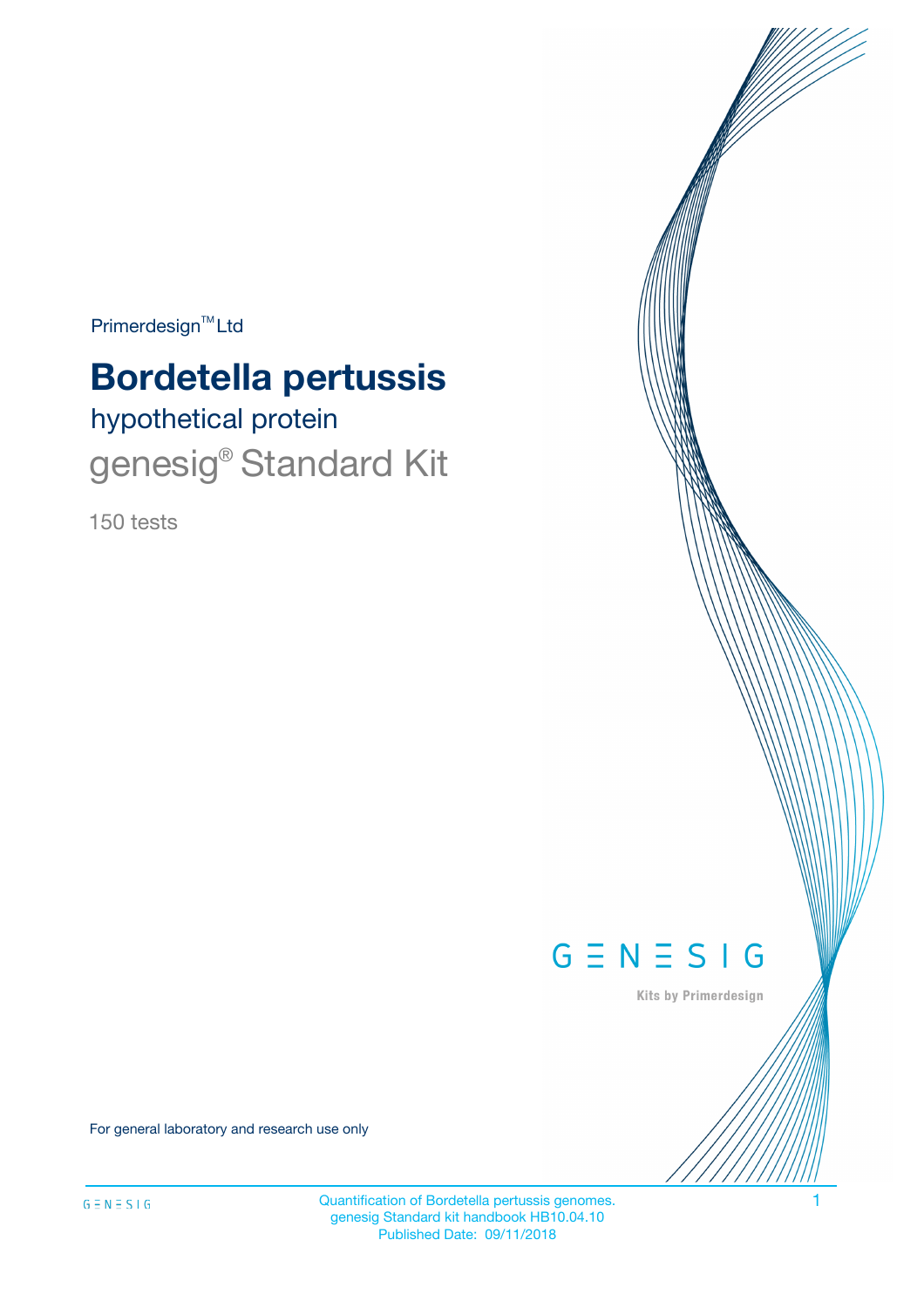## Introduction to Bordetella pertussis

Bordetella pertussis is a Gram-negative bacterium of the genus Bordetella, and the causative agent of pertussis or whooping cough. Unlike B. bronchiseptica, B. pertussis is non-motile. There does not appear to be a zoonotic reservoir for B. pertussis, humans are its only host. The bacterium is spread by coughing and by nasal drops. The incubation period is 7-14 days Whooping Cough, or Pertussis, is an infection of the respiratory system and characterized by a "whooping" sound when the person breathes in. In the US it killed 5,000 to 10,000 people per year before a vaccine was available. Vaccination has transformed this and between 1985 -88 less than 100 children died from pertussis. Worldwide in 2000, according to the WHO, around 39 million people were infected annually and about 297,000 died. A graph is available showing the dramatic effect of introducing vaccination in England.

Whooping Cough occurs most with children under the age of one when they are immunized or children with faded immunity, normally around the age 11 through 18. The signs and symptoms are similar to a common cold: runny nose, sneezing, mild cough, and low-grade fever. After a spell, they might make a "whooping" sound when breathing in or vomit. Adults have milder symptoms, like prolonged coughing without the "whoop." Pertussis is highly contagious and may become airborne when the person coughs, sneezes, or laughs. People infected by this disease are more contagious in the earliest stages of it, normally 2 weeks after the coughing begins. Whooping Cough can be prevented by the Pertussis Vaccine which is part of the DTaP (diphtheria, tetanus, acellular Pertussis) immunization. The paroxysmal cough precedes a crowing inspiratory sound characteristic of pertussis. (Infants less than 6 months may not have the typical whoop.) A coughing spell may last a minute or more, producing cyanosis, apnoea and seizures. A prolonged cough may be irritating and sometimes a disabling cough may go undiagnosed in adults for many months.

Bodetella pertussis also produces a lymphocytosis-promoting factor, which causes a decrease in the entry of lymphocytes into lymph nodes. This can lead to a condition known as lymphocytosis, with a complete lymphocyte count over of 4000/μL in adults or over 8000/μL in children.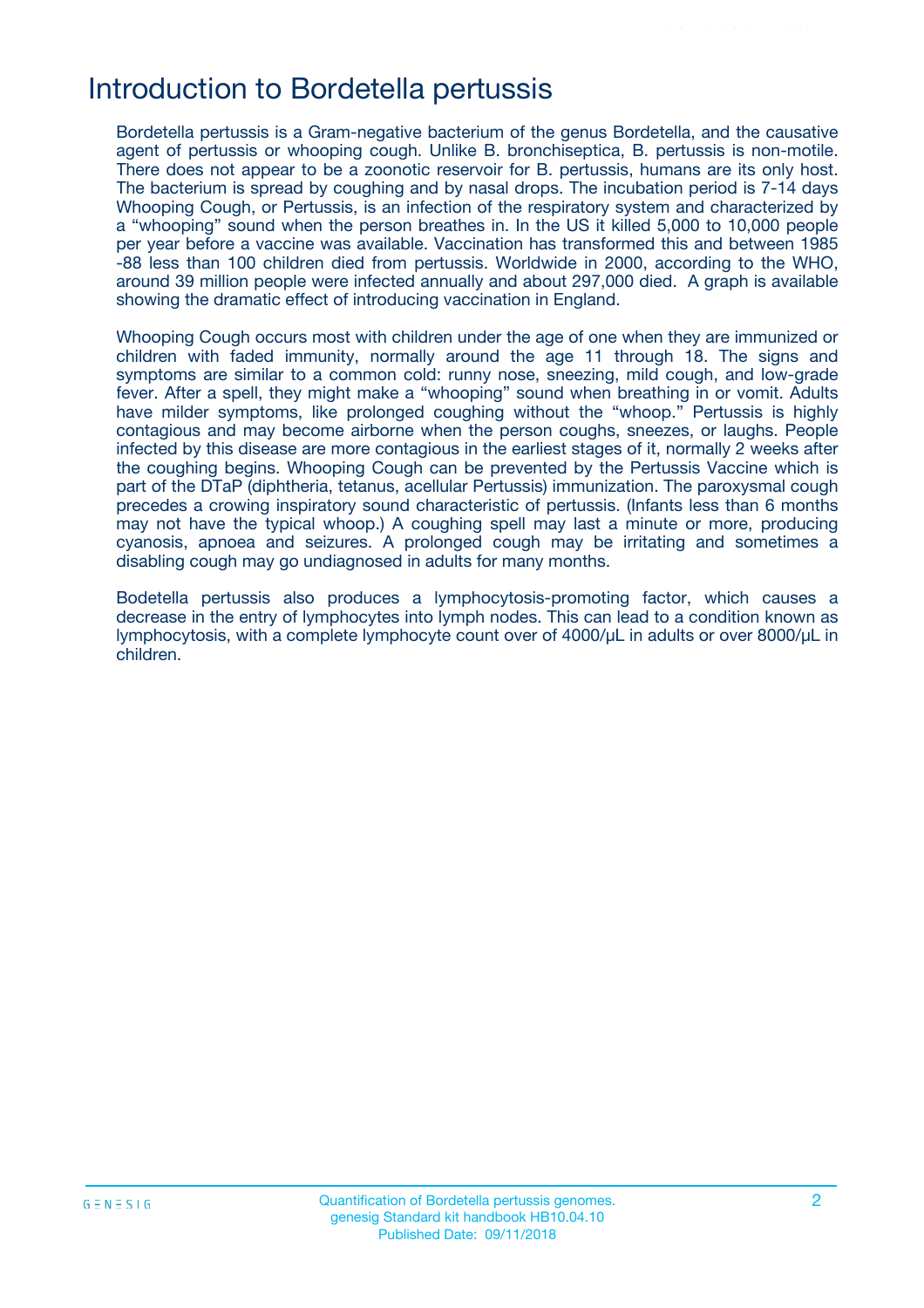

The Primerdesign genesig Kit for Bordetella pertussis (B.pertussis) genomes is designed for the in vitro quantification of B.pertussis genomes. The kit is designed to have a broad detection profile. Specifically, the primers represent 100% homology with over 95% of the NCBI database reference sequences available at the time of design.

The dynamics of genetic variation means that new sequence information may become available after the initial design. Primerdesign periodically reviews the detection profiles of our kits and when required releases new versions.

Our kit for Bordetella pertussis has been designed for the specific and exclusive in vitro quantification of Bordetella pertussis. The primers and probe sequences in this kit have 100% homology with over 95% of reference Bordetella pertussis sequences in the NCBI database based on a comprehensive bioinformatics analysis.

If you require further information, or have a specific question about the detection profile of this kit then please send an e.mail to enquiry@primerdesign.co.uk and our bioinformatics team will answer your question.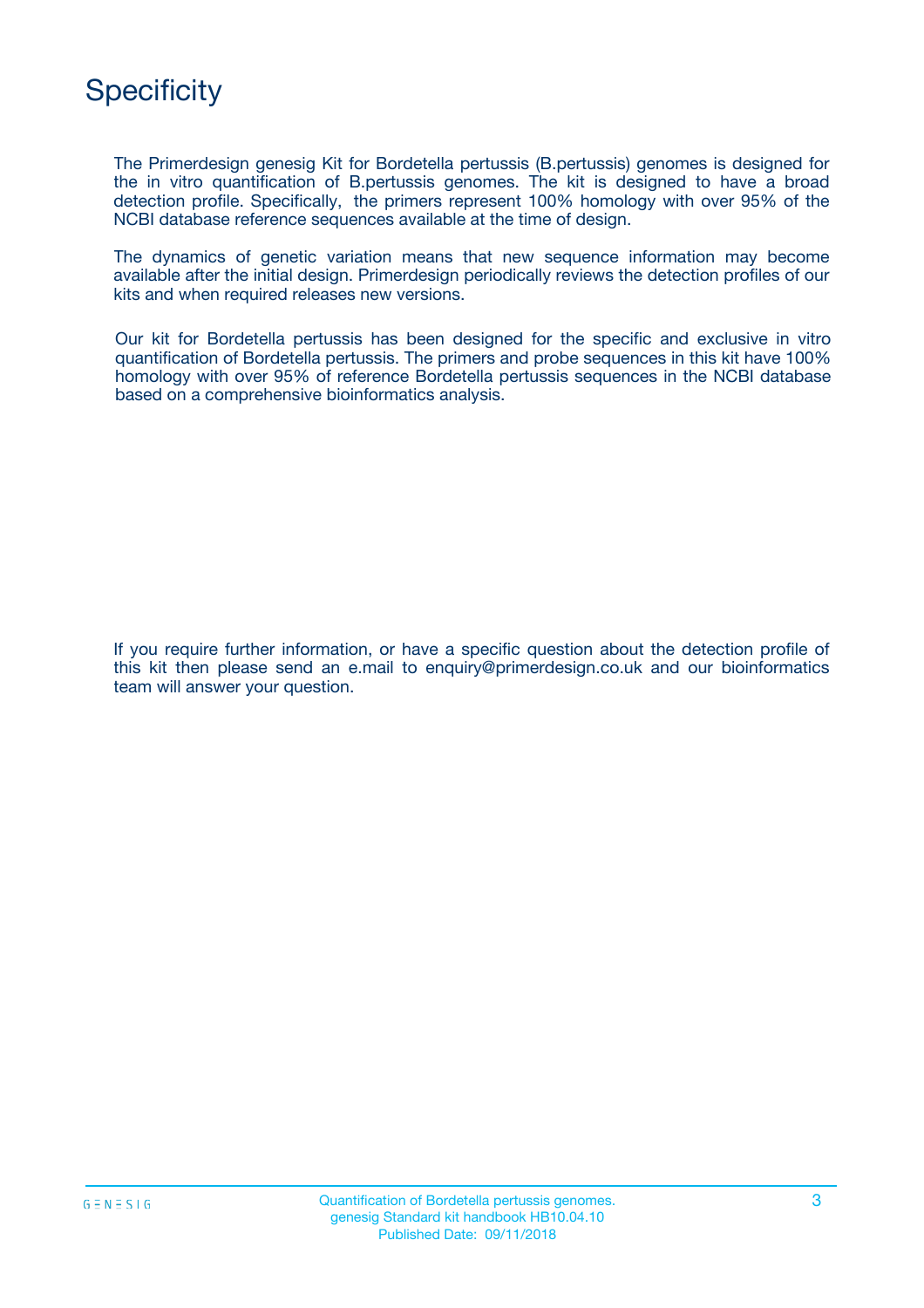# Kit contents

- **B.pertussis specific primer/probe mix (150 reactions BROWN)** FAM labelled
- **B.pertussis positive control template (for Standard curve RED)**
- **RNase/DNase free water (WHITE)** for resuspension of primer/probe mixes
- **Template preparation buffer (YELLOW)** for resuspension of positive control template and standard curve preparation

# Reagents and equipment to be supplied by the user

### **Real-time PCR Instrument**

#### **Extraction kit**

This kit is recommended for use with genesig Easy DNA/RNA extraction kit. However, it is designed to work well with all processes that yield high quality RNA and DNA with minimal PCR inhibitors.

#### **oasig**TM **lyophilised or Precision**®**PLUS 2X qPCR Master Mix**

This kit is intended for use with oasig or PrecisionPLUS2X qPCR Master Mix.

**Pipettors and Tips**

**Vortex and centrifuge**

**Thin walled 1.5 ml PCR reaction tubes**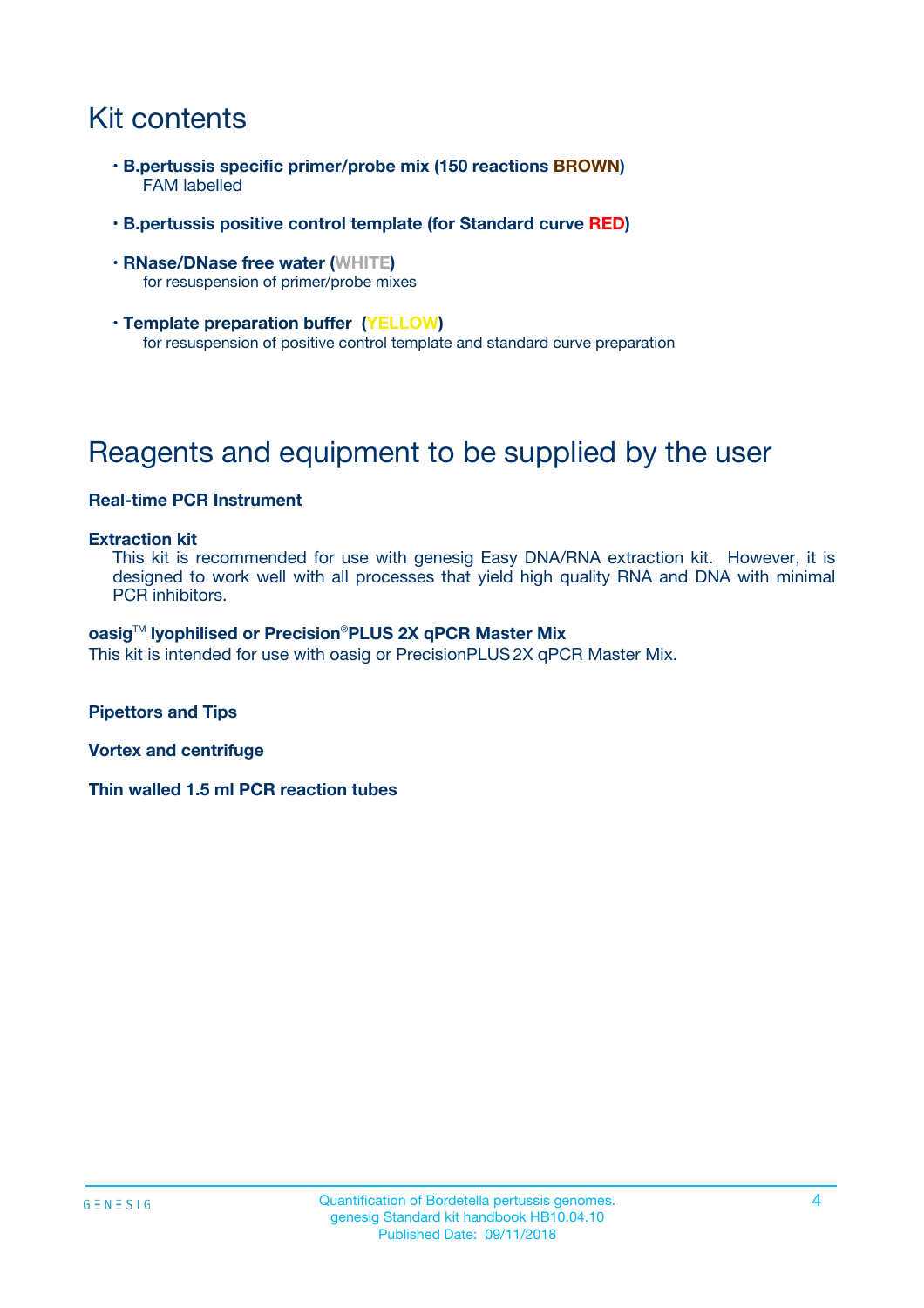### Kit storage and stability

This kit is stable at room temperature but should be stored at -20ºC on arrival. Once the lyophilised components have been resuspended they should not be exposed to temperatures above -20°C for longer than 30 minutes at a time and unnecessary repeated freeze/thawing should be avoided. The kit is stable for six months from the date of resuspension under these circumstances.

If a standard curve dilution series is prepared this can be stored frozen for an extended period. If you see any degradation in this serial dilution a fresh standard curve can be prepared from the positive control.

Primerdesign does not recommend using the kit after the expiry date stated on the pack.

### Suitable sample material

All kinds of sample material suited for PCR amplification can be used. Please ensure the samples are suitable in terms of purity, concentration, and DNA integrity. Always run at least one negative control with the samples. To prepare a negative-control, replace the template DNA sample with RNase/DNase free water.

### Dynamic range of test

Under optimal PCR conditions genesig B.pertussis detection kits have very high priming efficiencies of >95% and can detect less than 100 copies of target template.

### Notices and disclaimers

This product is developed, designed and sold for research purposes only. It is not intended for human diagnostic or drug purposes or to be administered to humans unless clearly expressed for that purpose by the Food and Drug Administration in the USA or the appropriate regulatory authorities in the country of use. During the warranty period Primerdesign genesig detection kits allow precise and reproducible data recovery combined with excellent sensitivity. For data obtained by violation to the general GLP guidelines and the manufacturer's recommendations the right to claim under guarantee is expired. PCR is a proprietary technology covered by several US and foreign patents. These patents are owned by Roche Molecular Systems Inc. and have been sub-licensed by PE Corporation in certain fields. Depending on your specific application you may need a license from Roche or PE to practice PCR. Additional information on purchasing licenses to practice the PCR process may be obtained by contacting the Director of Licensing at Roche Molecular Systems, 1145 Atlantic Avenue, Alameda, CA 94501 or Applied Biosystems business group of the Applera Corporation, 850 Lincoln Centre Drive, Foster City, CA 94404. In addition, the 5' nuclease assay and other homogeneous amplification methods used in connection with the PCR process may be covered by U.S. Patents 5,210,015 and 5,487,972, owned by Roche Molecular Systems, Inc, and by U.S. Patent 5,538,848, owned by The Perkin-Elmer Corporation.

### Trademarks

Primerdesign™ is a trademark of Primerdesign Ltd.

genesig $^\circledR$  is a registered trademark of Primerdesign Ltd.

The PCR process is covered by US Patents 4,683,195, and 4,683,202 and foreign equivalents owned by Hoffmann-La Roche AG. BI, ABI PRISM® GeneAmp® and MicroAmp® are registered trademarks of the Applera Genomics (Applied Biosystems Corporation). BIOMEK® is a registered trademark of Beckman Instruments, Inc.; iCycler™ is a registered trademark of Bio-Rad Laboratories, Rotor-Gene is a trademark of Corbett Research. LightCycler™ is a registered trademark of the Idaho Technology Inc. GeneAmp®, TaqMan® and AmpliTaqGold® are registered trademarks of Roche Molecular Systems, Inc., The purchase of the Primerdesign reagents cannot be construed as an authorization or implicit license to practice PCR under any patents held by Hoffmann-LaRoche Inc.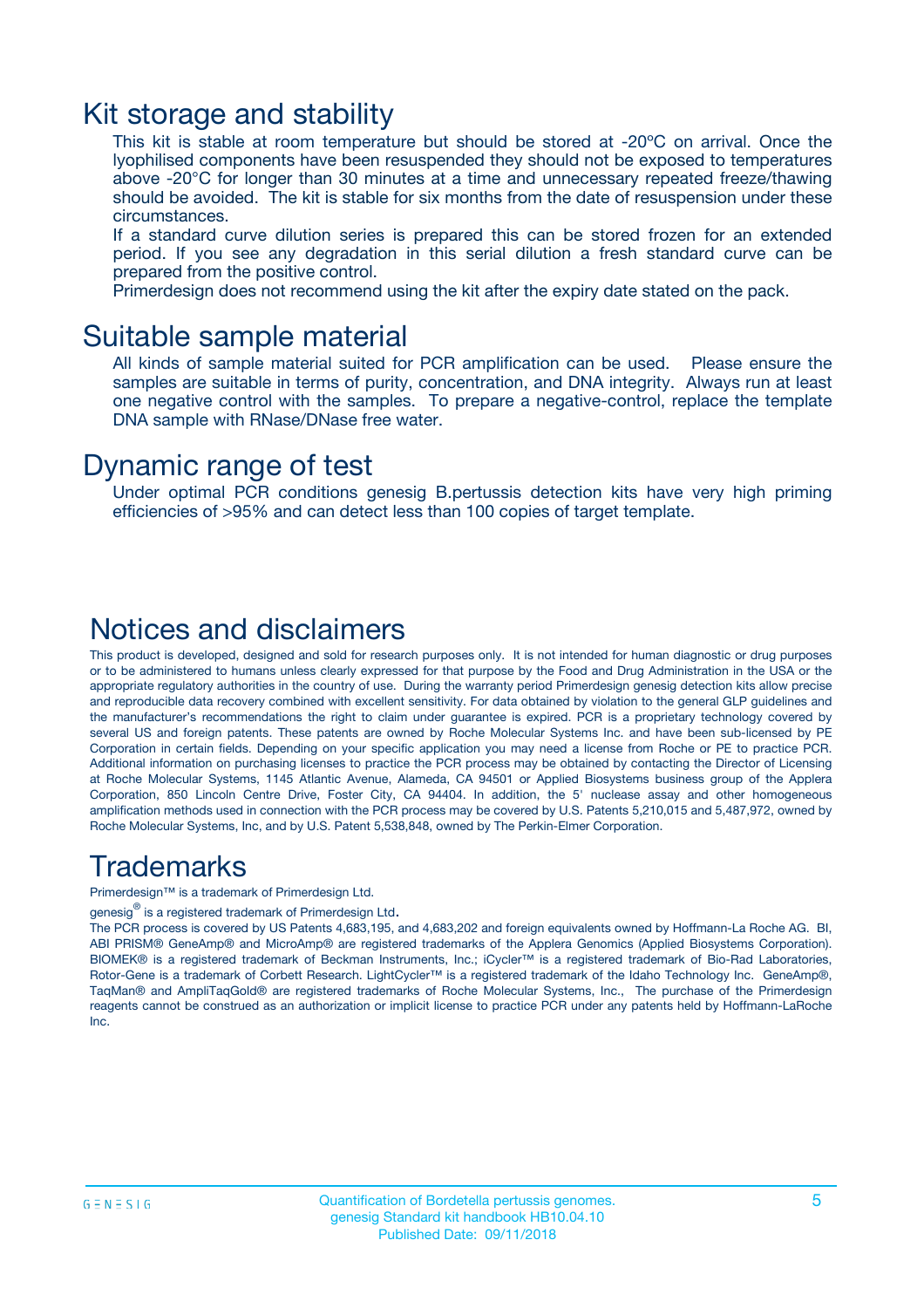## Principles of the test

#### **Real-time PCR**

A B.pertussis specific primer and probe mix is provided and this can be detected through the FAM channel.

The primer and probe mix provided exploits the so-called TaqMan® principle. During PCR amplification, forward and reverse primers hybridize to the B.pertussis DNA. A fluorogenic probe is included in the same reaction mixture which consists of a DNA probe labeled with a 5`-dye and a 3`-quencher. During PCR amplification, the probe is cleaved and the reporter dye and quencher are separated. The resulting increase in fluorescence can be detected on a range of qPCR platforms.

#### **Positive control**

For copy number determination and as a positive control for the PCR set up, the kit contains a positive control template. This can be used to generate a standard curve of B.pertussis copy number / Cq value. Alternatively the positive control can be used at a single dilution where full quantitative analysis of the samples is not required. Each time the kit is used, at least one positive control reaction must be included in the run. A positive result indicates that the primers and probes for detecting the target B.pertussis gene worked properly in that particular experimental scenario. If a negative result is obtained the test results are invalid and must be repeated. Care should be taken to ensure that the positive control does not contaminate any other kit component which would lead to false-positive results. This can be achieved by handling this component in a Post PCR environment. Care should also be taken to avoid cross-contamination of other samples when adding the positive control to the run. This can be avoided by sealing all other samples and negative controls before pipetting the positive control into the positive control well.

#### **Negative control**

To validate any positive findings a negative control reaction should be included every time the kit is used. For this reaction the RNase/DNase free water should be used instead of template. A negative result indicates that the reagents have not become contaminated while setting up the run.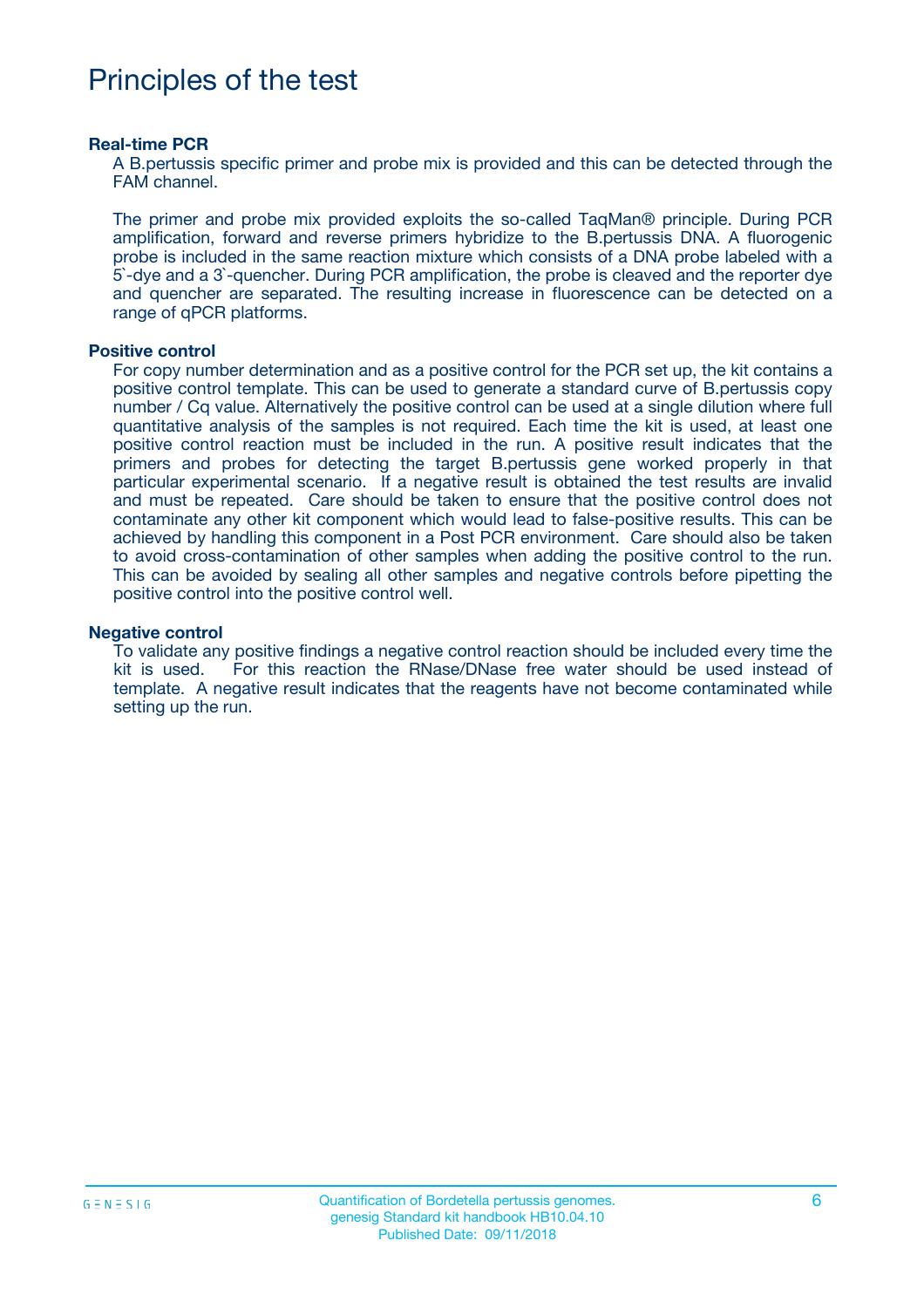### Resuspension protocol

To minimize the risk of contamination with foreign DNA, we recommend that all pipetting be performed in a PCR clean environment. Ideally this would be a designated PCR lab or PCR cabinet. Filter tips are recommended for all pipetting steps.

#### **1. Pulse-spin each tube in a centrifuge before opening.**

This will ensure lyophilised primer and probe mix is in the base of the tube and is not spilt upon opening the tube.

**2. Resuspend the kit components in the RNase/DNase free water supplied, according to the table below.**

To ensure complete resuspension, vortex each tube thoroughly.

| Component - resuspend in water       | <b>Nolume</b> |
|--------------------------------------|---------------|
| <b>Pre-PCR pack</b>                  |               |
| B.pertussis primer/probe mix (BROWN) | 165 ul        |

#### **3. Resuspend the positive control template in the template preparation buffer supplied, according to the table below:**

To ensure complete resuspension, vortex the tube thoroughly.

| Component - resuspend in template preparation buffer |        |  |
|------------------------------------------------------|--------|--|
| <b>Post-PCR heat-sealed foil</b>                     |        |  |
| B.pertussis Positive Control Template (RED) *        | 500 µl |  |

\* This component contains high copy number template and is a VERY significant contamination risk. It must be opened and handled in a separate laboratory environment, away from the other components.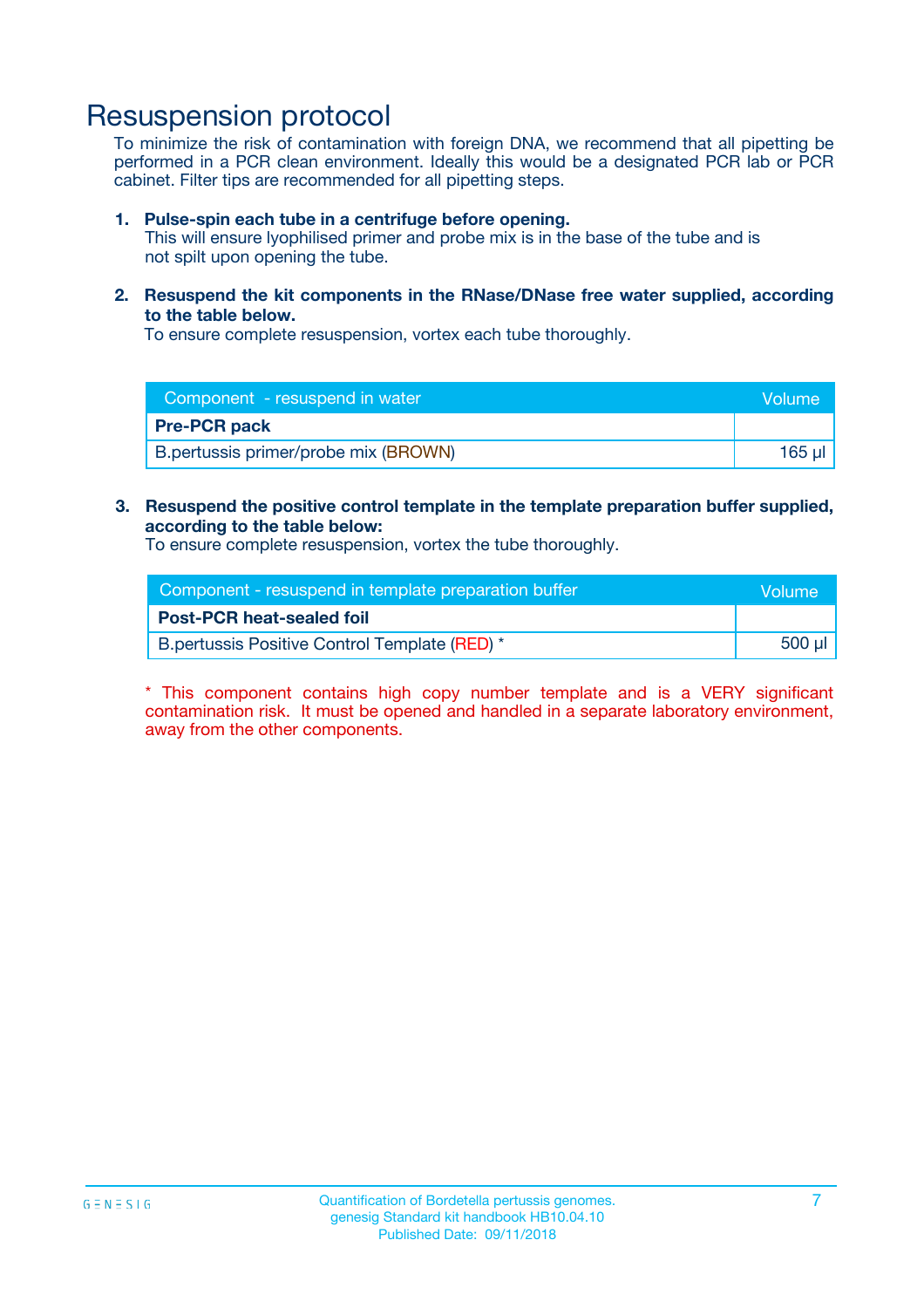# qPCR detection protocol

**1. For each DNA sample prepare a reaction mix according to the table below:** Include sufficient reactions for positive and negative controls.

| Component                                 | Volume           |
|-------------------------------------------|------------------|
| oasig or PrecisionPLUS 2X qPCR Master Mix | 10 $\mu$         |
| B.pertussis primer/probe mix (BROWN)      | 1 $\mu$          |
| <b>RNase/DNase free water (WHITE)</b>     | $4 \mu$          |
| <b>Final Volume</b>                       | 15 <sub>ul</sub> |

- **2. Pipette 15µl of this mix into each well according to your qPCR experimental plate set up.**
- **3. Prepare DNA templates for each of your samples.**
- **4. Pipette 5µl of DNA template into each well, according to your experimental plate set up.**

For negative control wells use 5µl of RNase/DNase free water. The final volume in each well is 20µl.

**5. If a standard curve is included for quantitative analysis, prepare a reaction mix according to the table below:**

| Component                                 | Volume          |
|-------------------------------------------|-----------------|
| oasig or PrecisionPLUS 2X qPCR Master Mix | 10 µl           |
| B.pertussis primer/probe mix (BROWN)      | 1 µI            |
| <b>RNase/DNase free water (WHITE)</b>     | $4 \mu$         |
| <b>Final Volume</b>                       | 15 <sub>µ</sub> |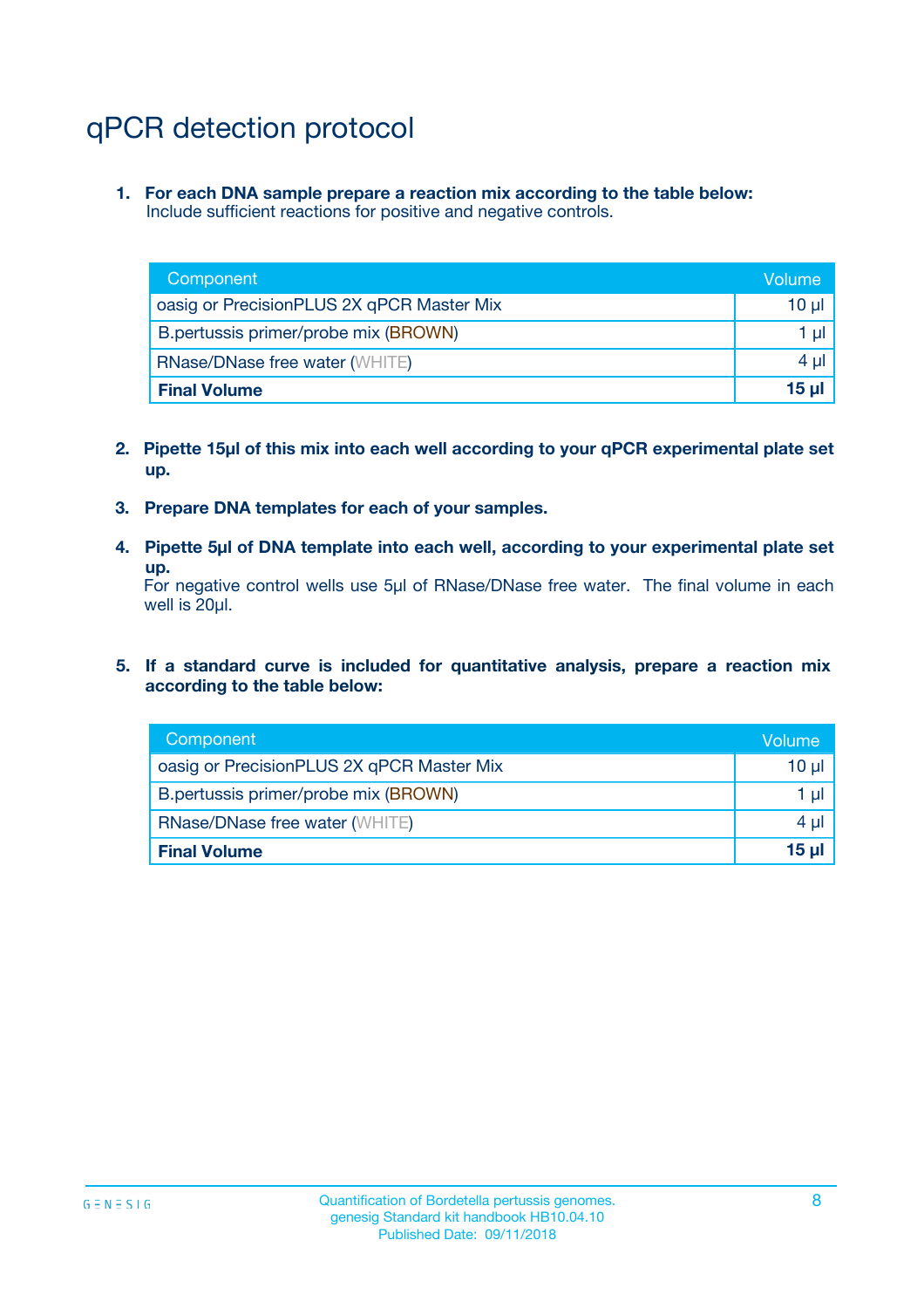### **6. Preparation of a standard curve dilution series.**

- 1) Pipette 90µl of template preparation buffer into 5 tubes and label 2-6
- 2) Pipette 10µl of Positive Control Template (RED) into tube 2
- 3) Vortex thoroughly
- 4) Change pipette tip and pipette 10µl from tube 2 into tube 3
- 5) Vortex thoroughly

Repeat steps 4 and 5 to complete the dilution series

| <b>Standard Curve</b>         | <b>Copy Number</b>     |
|-------------------------------|------------------------|
| Tube 1 Positive control (RED) | $2 \times 10^5$ per µl |
| Tube 2                        | $2 \times 10^4$ per µl |
| Tube 3                        | $2 \times 10^3$ per µl |
| Tube 4                        | $2 \times 10^2$ per µl |
| Tube 5                        | 20 per µl              |
| Tube 6                        | 2 per ul               |

7. Pipette 5µl of standard template into each well for the standard curve according to your experimental plate set up.

The final volume in each well is 20µl.

# qPCR amplification protocol

Amplification conditions using oasig or PrecisionPLUS2X qPCR Master Mix.

|             | <b>Step</b>       | <b>Time</b>     | Temp           |
|-------------|-------------------|-----------------|----------------|
|             | Enzyme activation | 2 min           | $95^{\circ}$ C |
| Cycling x50 | Denaturation      | 10 <sub>s</sub> | 95 $°C$        |
|             | DATA COLLECTION * | 60 s            | 60 °C          |

\* Fluorogenic data should be collected during this step through the FAM channel